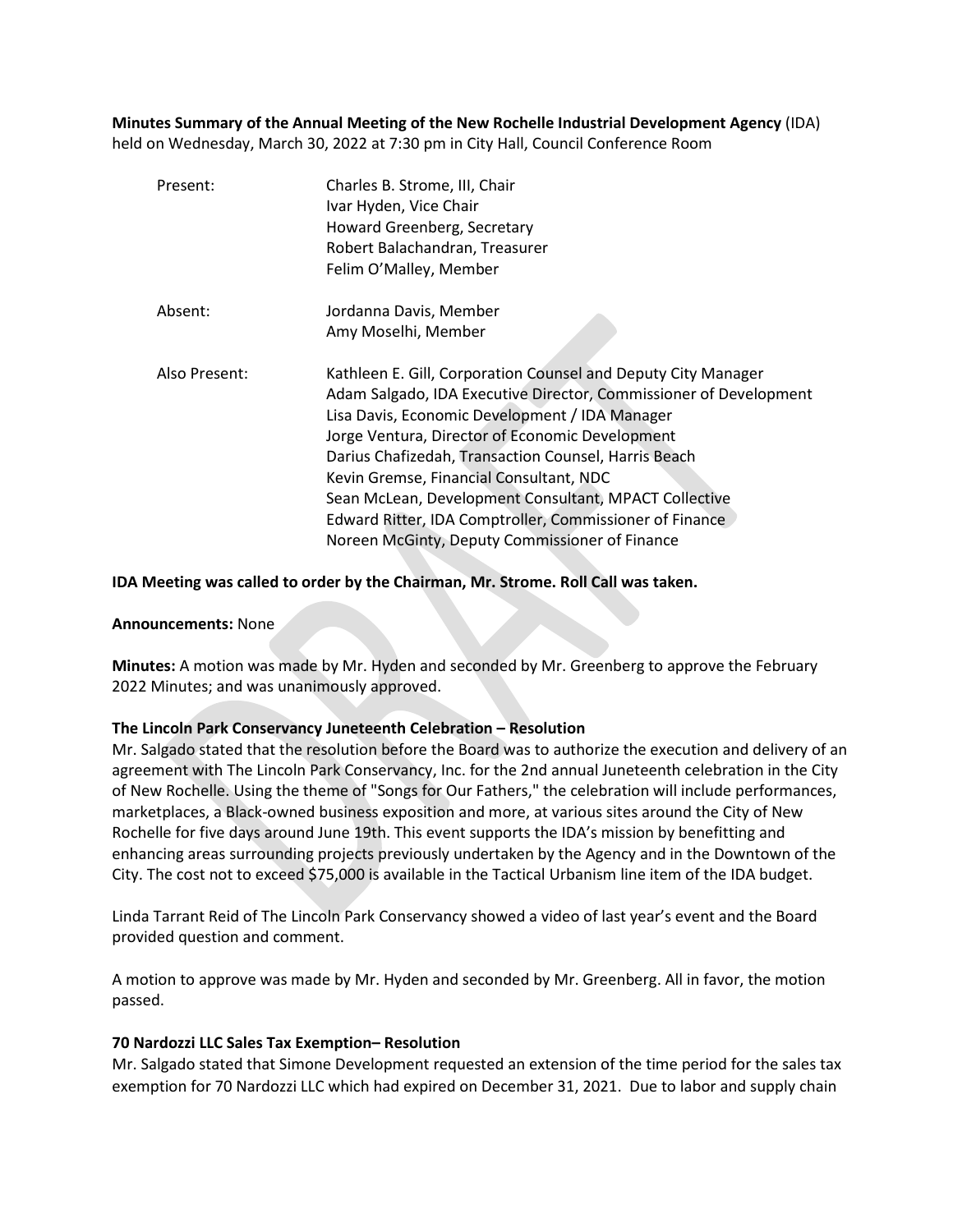issues from COVID, the project has been delayed and they are requesting an extension to December 31, 2022. No increase in the amount of the exemption is being requested.

A motion to approve was made by Mr. Balachandran and seconded by Mr. Strome. All in favor, the motion passed.

## **Presentation of Annual Financial Statements- PKF O'Connor Davies**

Mr. Chris Kopf and Mr. Gary Miller from PKF O'Connor Davies presented the annual financial statements for 2021 to the Board.

## **Annual Financial Statement/Report- Resolution**

Mr. Salgado explained that this item pertains to the Board's approval and submission of the financial statements and the annual report as required under the Public Authorities Accountability Act. The Finance Subcommittee has reviewed the Financial Statements and supports the Board's approval of them.

A motion to approve was made by Mr. Strome and seconded by Mr. Balachandran. All in favor, the motion passed.

## **Adoption of PAAA Policies- Resolution**

Mr. Salgado explained that this item pertains to the re-adoption of the IDA policies as required under the Public Authorities Accountability Act, all policies are remaining the same.

A motion to approve was made by Mr. Hyden and seconded by Mr. Balachandran. All in favor, the motion passed.

# **Appointment of Board Officers- Resolution**

Mr. Strome nominated the following slate of Board members to serve as the 2022 Officers of the IDA: Ivar Hyden as Vice Chair; Howard Greenberg as Secretary; Robert Balachandran as Treasurer; and Kathleen Gill as Assistant Secretary. Mr. Hyden nominated Charles Strome as Chair.

A motion to approve was made by Mr. O'Malley and seconded by Mr. Greenberg. All in favor, the motion passed.

#### **Appointment of Committee Members- Resolution**

Mr. Strome appointed all members of the IDA to the audit, finance and governance committees, except in the case of the audit committee on which the Treasurer shall not serve.

A motion to approve was made by Mr. Greenberg and seconded by Mr. Balachandran. All in favor, the motion passed.

#### **Uniform Tax Exemption Policy (UTEP) Revisions - Resolution**

Mr. Salgado presented an overview of proposed changes to the UTEP to modernize it to reflect social equity and sustainability values included in New Rochelle's recently amended Downtown Overlay Zone. He stated that the goal is to use the UTEP to achieve measurable improvements to local and minority-owned businesses and individual employment participation in New Rochelle. Specifically, the recommended UTEP